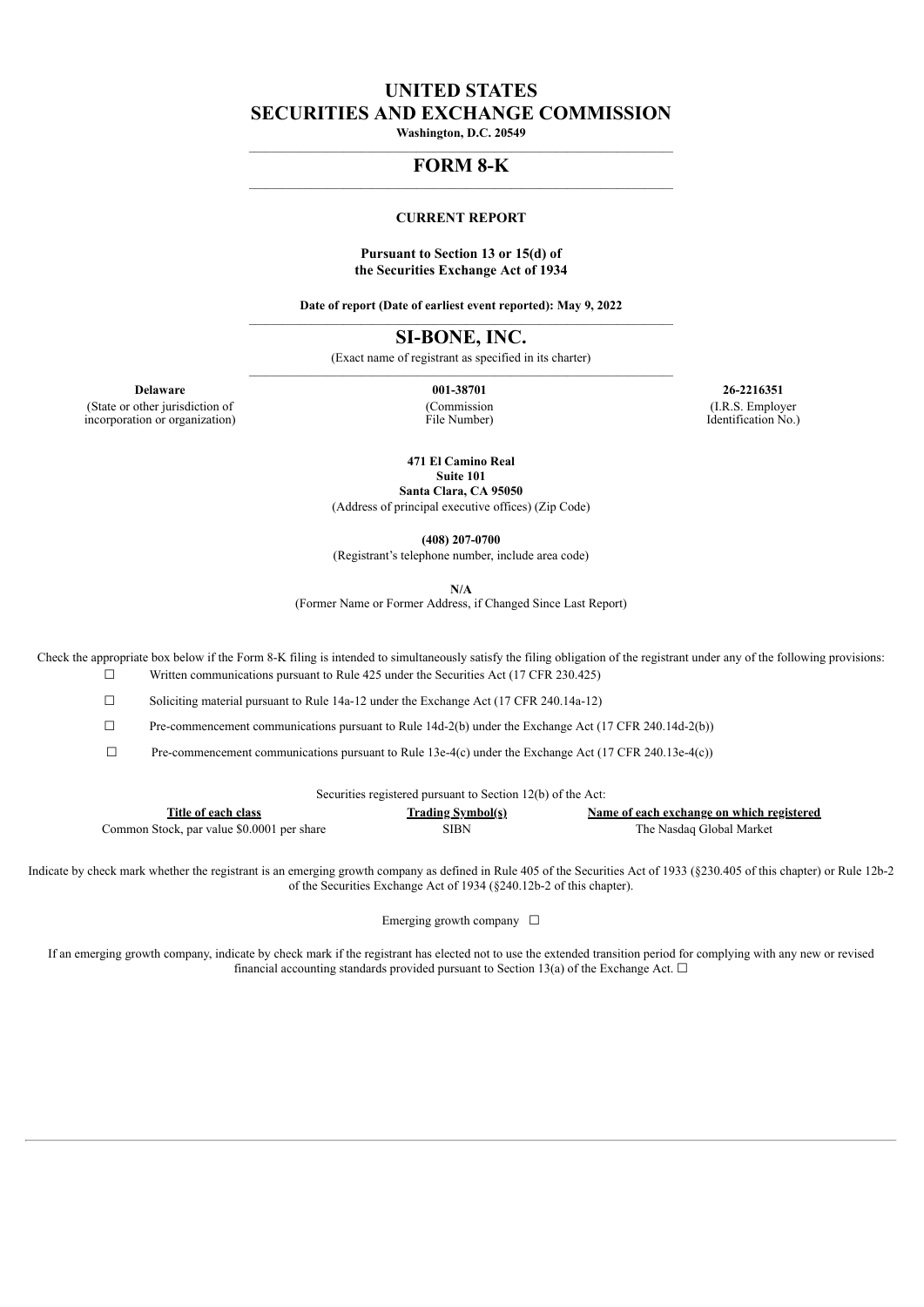#### **Item 2.02. Results of Operations and Financial Condition.**

On May 9, 2022, SI-BONE, Inc. (the "Company") issued a press release (the "Press Release") announcing results for the quarter ended March 31, 2022. A copy of the Press Release is attached as Exhibit 99.1 to this current report on Form 8-K and is incorporated by reference herein.

The information under Item 2.02 in this current report on Form 8-K and the related information in the exhibit attached hereto shall not be deemed "filed" for purposes of Section 18 of the Securities Exchange Act of 1934, as amended (the "Exchange Act") or otherwise subject to the liabilities of that section, nor shall it be deemed incorporated by reference in any filing under the Securities Act of 1933, as amended, or the Exchange Act, regardless of any general incorporation language in such filing.

#### **Item 9.01. Financial Statements and Exhibits.**

(d) Exhibits

| Exhibit No. | <b>Description</b>                                                          |
|-------------|-----------------------------------------------------------------------------|
| 99.1        | Press release dated May 9, 2022                                             |
| 104         | Cover Page Interactive Date File (embedded within the Inline XBRL document) |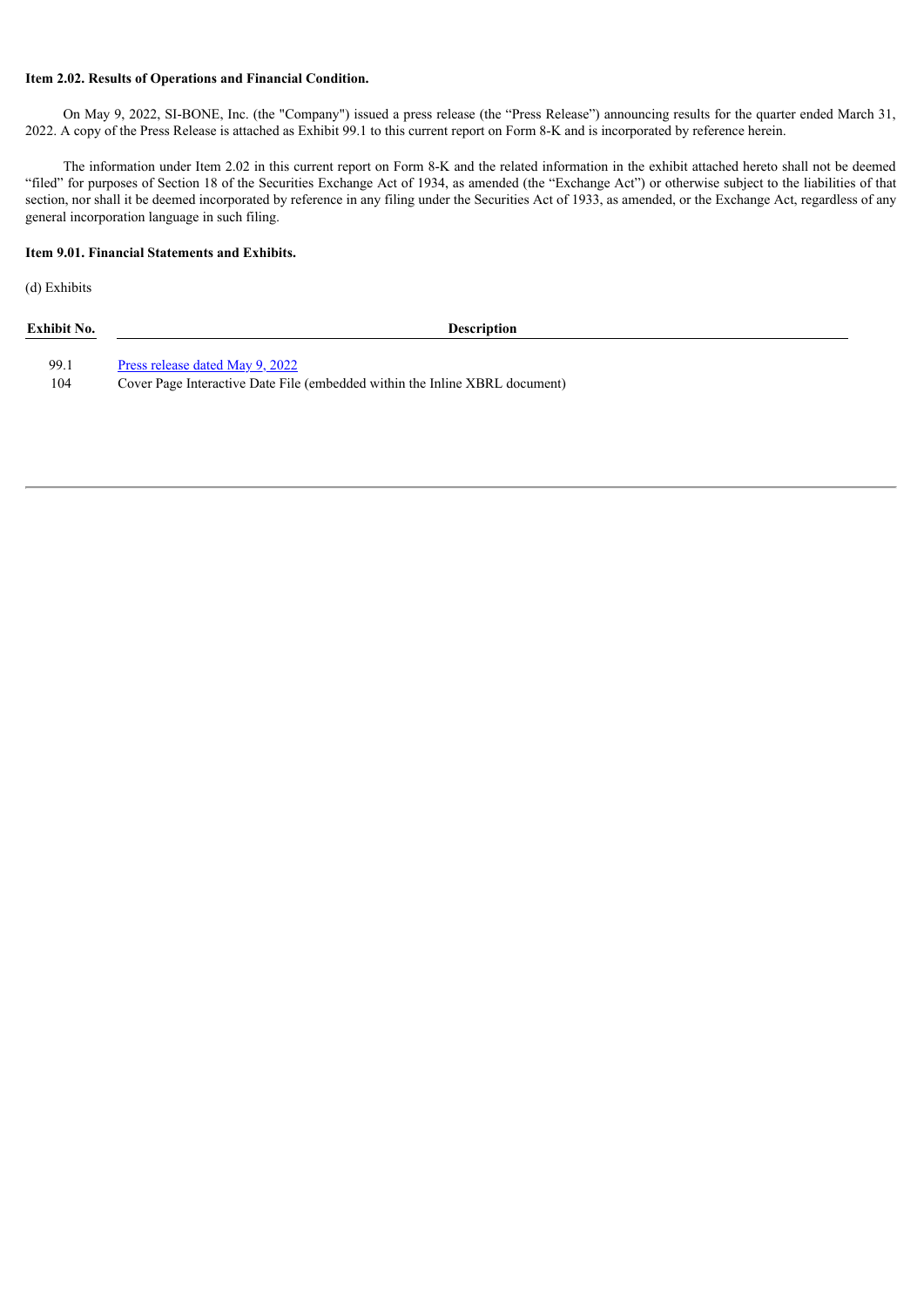# **SIGNATURES**

Pursuant to the requirements of the Securities Exchange Act of 1934, the registrant has duly caused this report to be signed on its behalf by the undersigned hereunto duly authorized.

## **SI-BONE, INC.**

Date: May 9, 2022 By: /s/ Anshul Maheshwari

Anshul Maheshwari Chief Financial Officer (Principal Financial and Accounting Officer)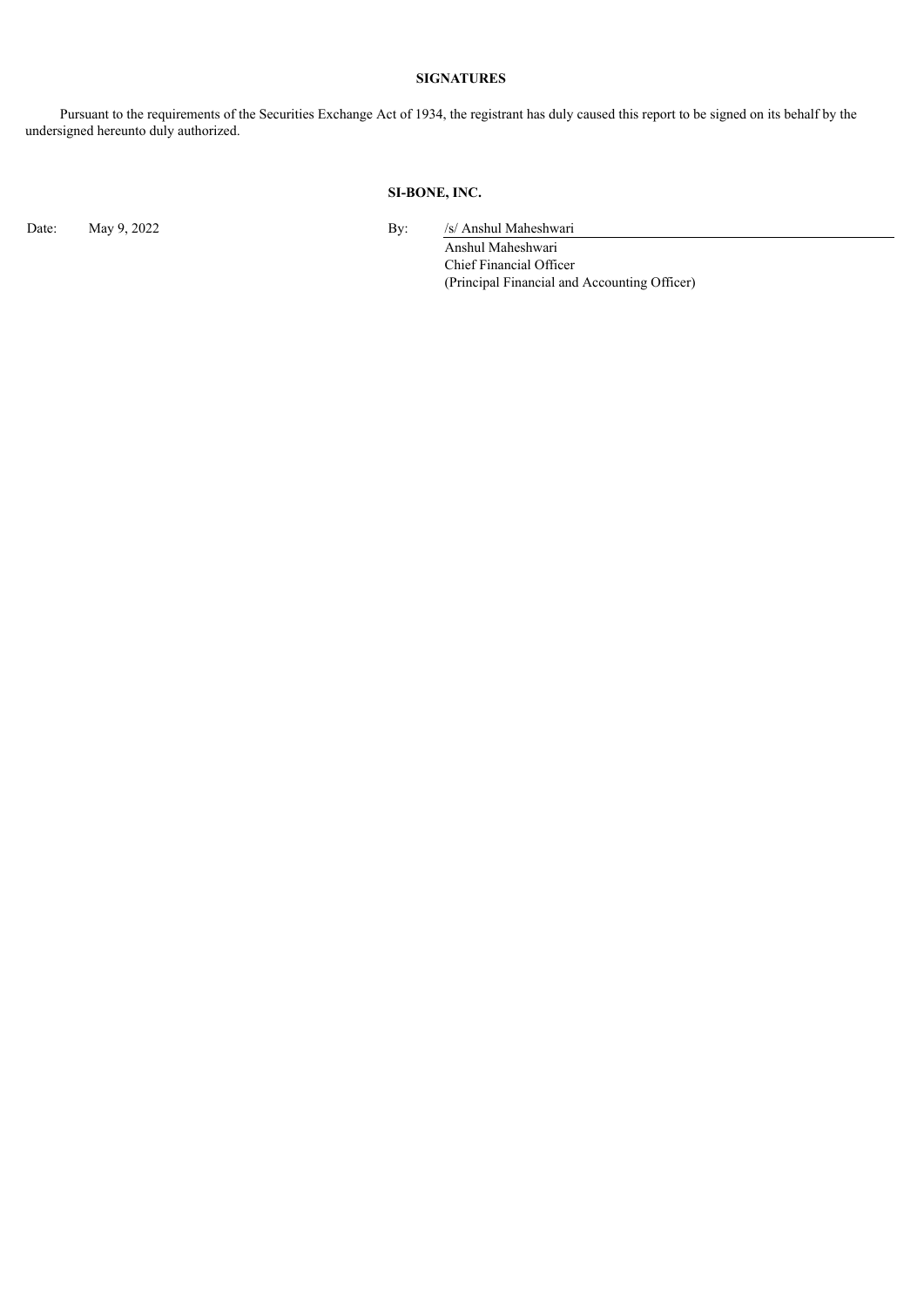

## **SI-BONE, Inc. Reports First Quarter 2022 Financial Results**

<span id="page-3-0"></span>**SANTA CLARA, Calif.** May 9, 2022 - SI-BONE, Inc. (Nasdaq:SIBN), a medical device company dedicated to solving musculoskeletal disorders of the sacropelvic anatomy, today reported financial results for the quarter ended March 31, 2022.

### **Recent Highlights**

- Worldwide revenue of \$22.4 million for the first quarter 2022, representing a 10% increase over the corresponding period in 2021
- U.S. revenue of \$20.4 million for the first quarter 2022, representing a 9% increase over the corresponding period in 2021
- Gross margin of 87% for the first quarter 2022
- Expanded U.S. commercial organization to 18 sales regions with the addition of 2 new sales regions
- Awarded Breakthrough Device Designation by the FDA for iFuse Bedrock Granite<sup>TM</sup> targeting adult spinal deformity
- New Technology Add-on Payment (NTAP) proposed by CMS for iFuse Bedrock Granite<sup>TM</sup>

"Our performance in the quarter demonstrates our focused execution to navigate the macro headwinds." said Laura Francis, Chief Executive Officer of SI-BONE. "As an innovation-driven industry pioneer, we are on the forefront of developing breakthrough sacropelvic surgical solutions to drive top line growth. After the successful launch of TORQ last year, I am extremely proud of the recognition of iFuse Bedrock Granite by the FDA and CMS. Consistent with our long-term value creation strategy, our growing portfolio of highly differentiated solutions positions us to help thousands of patients and extend our leadership as a sacropelvic solutions company."

#### **First Quarter 2022 Financial Results**

Worldwide revenue was \$22.4 million in the first quarter 2022, a 10% increase from \$20.4 million in the corresponding period in 2021. U.S. revenue for the first quarter 2022 was \$20.4 million, a 9% increase from \$18.8 million in the corresponding period in 2021. International revenue for the first quarter 2022 was \$2.1 million, a 24% increase from \$1.7 million in the corresponding period in 2021.

Gross margin was 87% for the first quarter 2022, as compared to 89% in the corresponding period in 2021. Gross margin in the first quarter 2022 was impacted by lower average selling prices due to procedure and site of service mix, as well as an increase in cost of operations to support the growth of the business.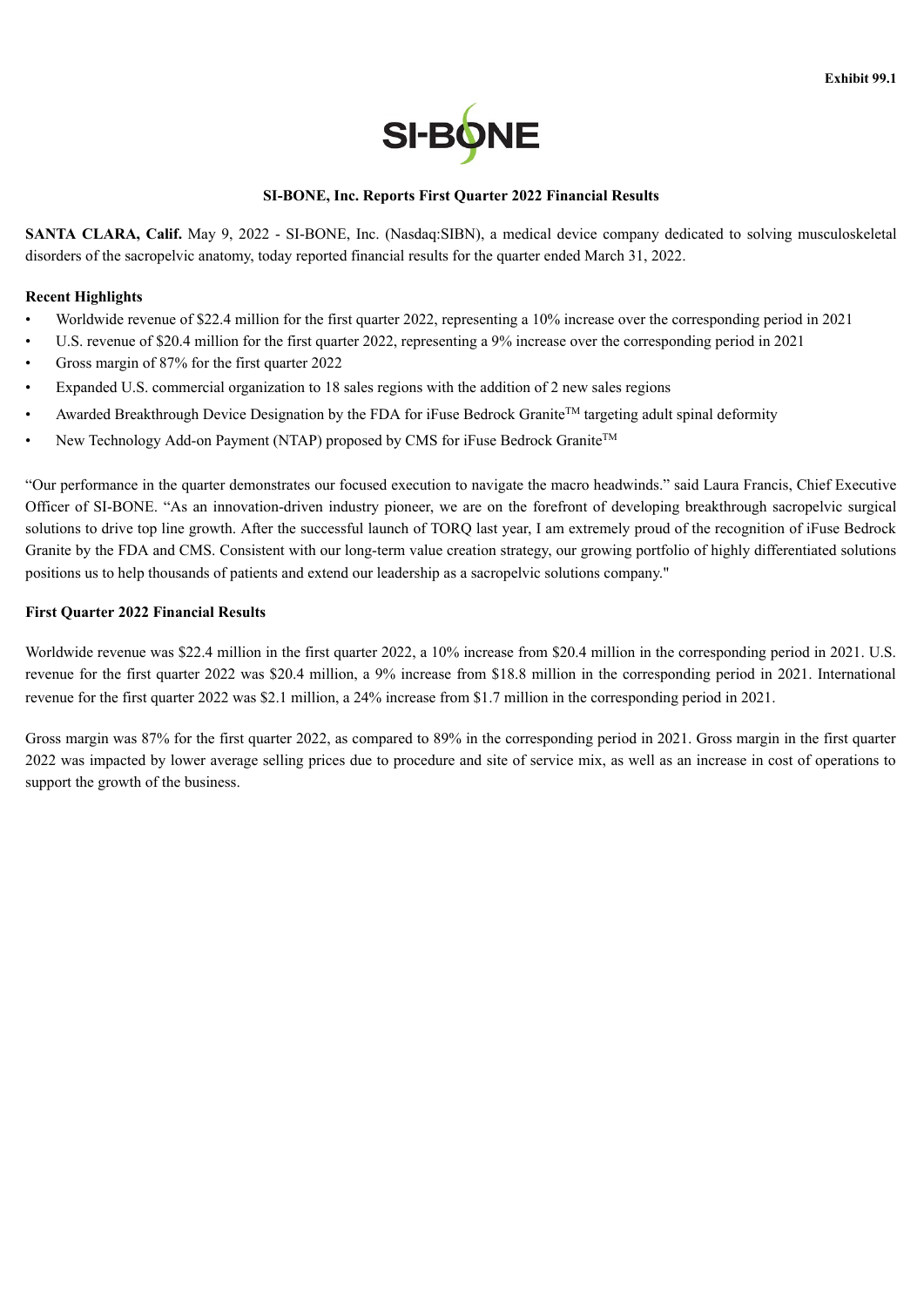Operating expenses increased 22% to \$36.3 million in the first quarter 2022, as compared to \$29.8 million in the corresponding period in 2021. The increase was driven by higher sales and marketing expenses related to sales force expansion, higher travel costs, research and development investment and increased stock-based compensation.

Operating loss was \$16.9 million in the first quarter 2022, as compared to an operating loss of \$11.6 million in the corresponding period in 2021.

Net loss was \$17.4 million, or \$0.52 per diluted share for the first quarter 2022, as compared to a net loss of \$12.2 million, or \$0.37 per diluted share in the corresponding period in 2021.

Cash and marketable securities were \$130.7 million and long-term borrowings were \$35.0 million as of March 31, 2022.

# **2022 Financial Guidance**

SI-BONE is encouraged by the strong momentum in the business, but remains cognizant of the uncertainty surrounding COVID-19 and its impact on elective procedures as well as hospital and ASC infrastructure and staffing levels. The Company continues to expect total 2022 revenue of approximately \$106 million to \$108 million, representing growth of 18% to 20% compared to full year 2021.

## **Webcast and Conference Call Information**

SI-BONE will host a conference call to discuss the first quarter 2022 financial results after market close on Monday, May 9, 2022 at 4:30 P.M. Eastern Time. The conference call can be accessed live over the phone (866) 470-1968 for domestic callers or (409) 217-8248 for international callers, using conference ID: 6088498. The webcast can be accessed at https://investor.si-bone.com.

# **About SI-BONE, Inc.**

SI-BONE (NASDAQ: SIBN)is a global leader in technology for surgical treatment of musculoskeletal disorders of the sacropelvic anatomy. In 2009, SI-BONE introduced the iFuse Implant System for minimally invasive surgery of the SI joint, shown to be a source of pain in 15% to 30% of chronic low back pain. Since then, more than 2,700 surgeons have performed a combined total of more than 65,000 SI joint fusion procedures. A unique body of evidence, supporting the triangular iFuse implant, including two RCT's and over 100 peer reviewed publications, has enabled multiple government and private insurance payors to establish coverage of the SI joint fusion procedure exclusively when performed with SI-BONE's triangular iFuse implant. SI-BONE is leveraging its market leadership position, supported by this proprietary reimbursement advantage, to commercialize other devices intended for surgical treatment of related aspects of the human anatomy. For more information or to join our team, please visit us at at www.si-bone.com.

For additional information on the company or the products including risks and benefits, please visit www.si-bone.com.

SI-BONE and iFuse Implant System are registered trademarks of SI-BONE, Inc. ©2022 SI-BONE, Inc. All Rights Reserved.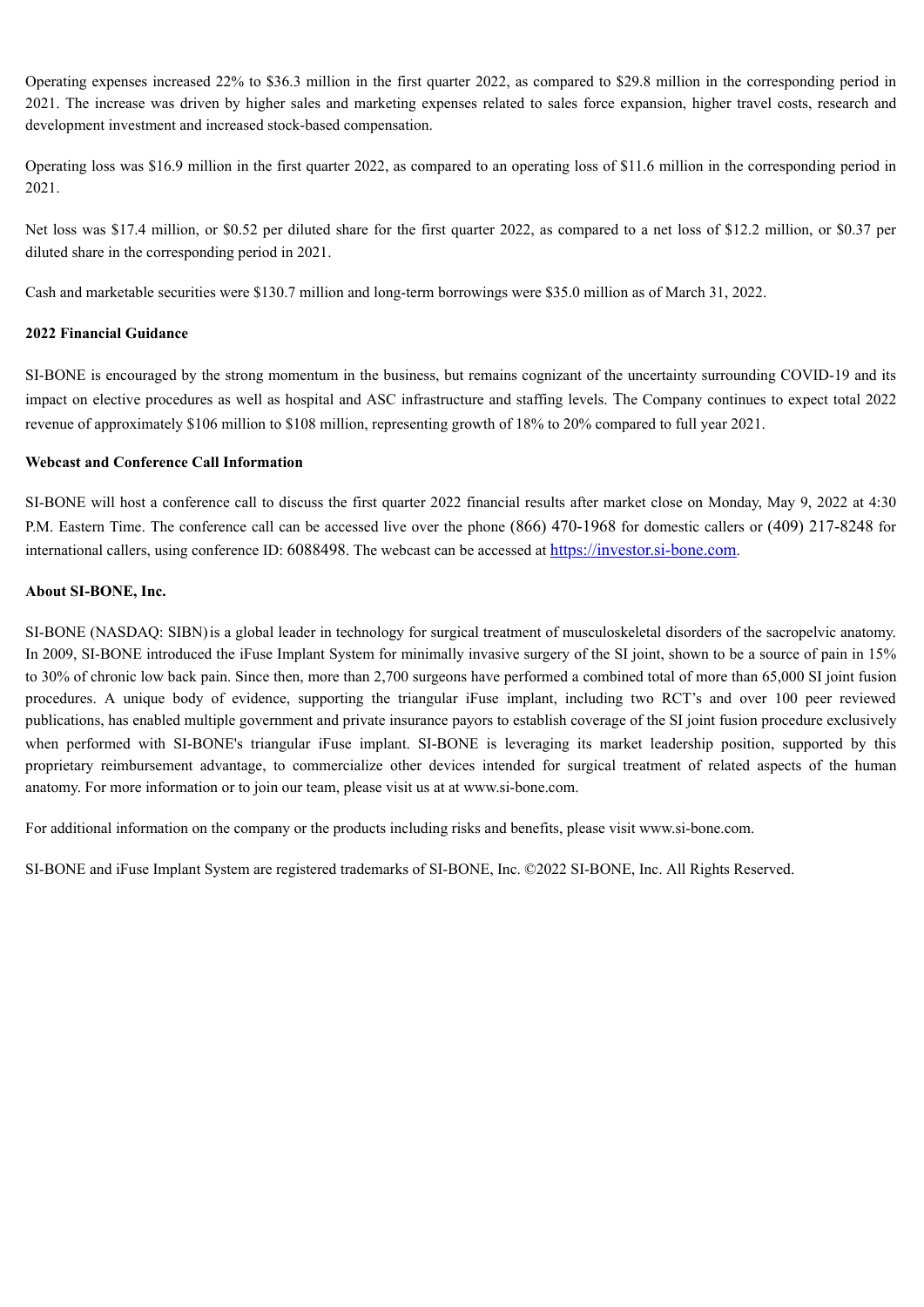#### **Forward Looking Statements**

The statements in this press release regarding expectations of future events or results, including SI-BONE's expectations of continued growth and financial outlook, contained in this press release are "forward-looking" statements. These forward-looking statements are based on SI-BONE's current expectations and inherently involve significant risks and uncertainties. These risks include the impact the COVID-19 pandemic will have on the ability and desire of patients and physicians to undergo procedures using the iFuse Implant System, the duration of the COVID-19 pandemic, whether the COVID-19 pandemic will recur in the future, and SI-BONE's ability to increase demand for iFuse. Actual results and the timing of events could differ materially from those anticipated in such forward-looking statements as a result of these and other risks and uncertainties, many of which are described in the company's most recent filings on Form 10-K and Form 10-Q, and the company's other filings with the Securities and Exchange Commission (SEC) available at the SEC's Internet site (www.sec.gov), especially under the caption "Risk Factors". SI-BONE does not undertake any obligation to update forward-looking statements and expressly disclaims any obligations or undertaking to release publicly any updates or revisions to any forward-looking statements contained herein, except as required by law.

**Investor Contact** Matt Bacso, CFA investors@SI-BONE.com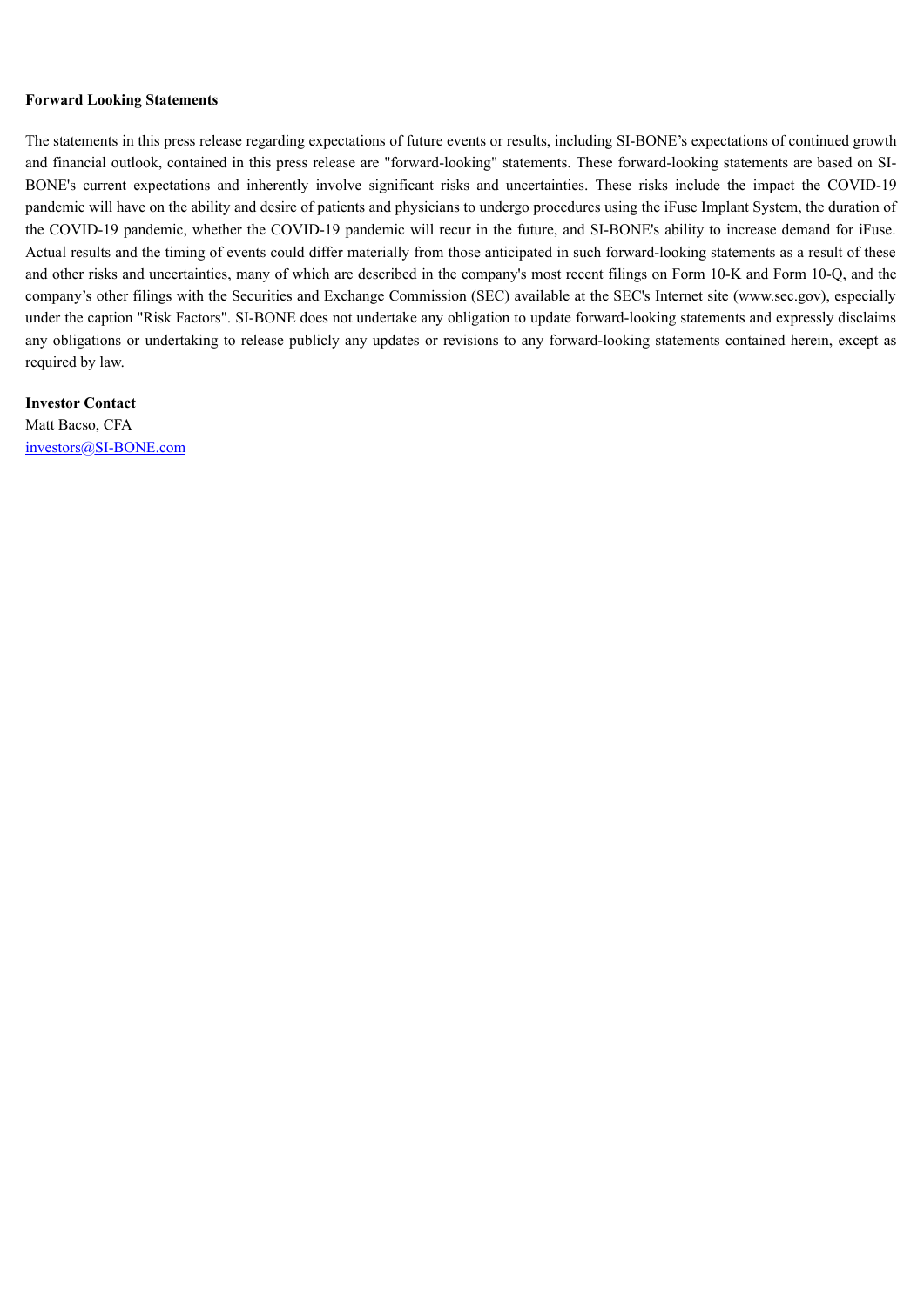## **SI-BONE, INC. CONDENSED CONSOLIDATED STATEMENTS OF OPERATIONS (In thousands, except share and per share amounts) (Unaudited)**

|                                                                                                  | <b>Three Months Ended</b><br>March 31, |                |              |            |
|--------------------------------------------------------------------------------------------------|----------------------------------------|----------------|--------------|------------|
|                                                                                                  | 2022                                   |                | 2021         |            |
| Revenue                                                                                          | \$                                     | 22,439         | <sup>S</sup> | 20,442     |
| Cost of goods sold                                                                               |                                        | 2,983          |              | 2,200      |
| Gross profit                                                                                     |                                        | 19,456         |              | 18,242     |
| Operating expenses:                                                                              |                                        |                |              |            |
| Sales and marketing                                                                              |                                        | 25,605         |              | 20,922     |
| Research and development                                                                         |                                        | 3,580          |              | 2,955      |
| General and administrative                                                                       |                                        | 7,139          |              | 5,940      |
| Total operating expenses                                                                         |                                        | 36,324         |              | 29,817     |
| Loss from operations                                                                             |                                        | (16, 868)      |              | (11, 575)  |
| Interest and other income (expense), net:                                                        |                                        |                |              |            |
| Interest income                                                                                  |                                        | 73             |              | 61         |
| Interest expense                                                                                 |                                        | (561)          |              | (1,064)    |
| Other income (expense), net                                                                      |                                        | (54)           |              | 336        |
| Net loss                                                                                         | \$                                     | $(17, 410)$ \$ |              | (12, 242)  |
|                                                                                                  |                                        |                |              |            |
| Net loss per share, basic and diluted                                                            | \$                                     | (0.52)         |              | (0.37)     |
| Weighted-average number of common shares used to compute basic and diluted<br>net loss per share |                                        | 33,792,326     |              | 32,691,578 |